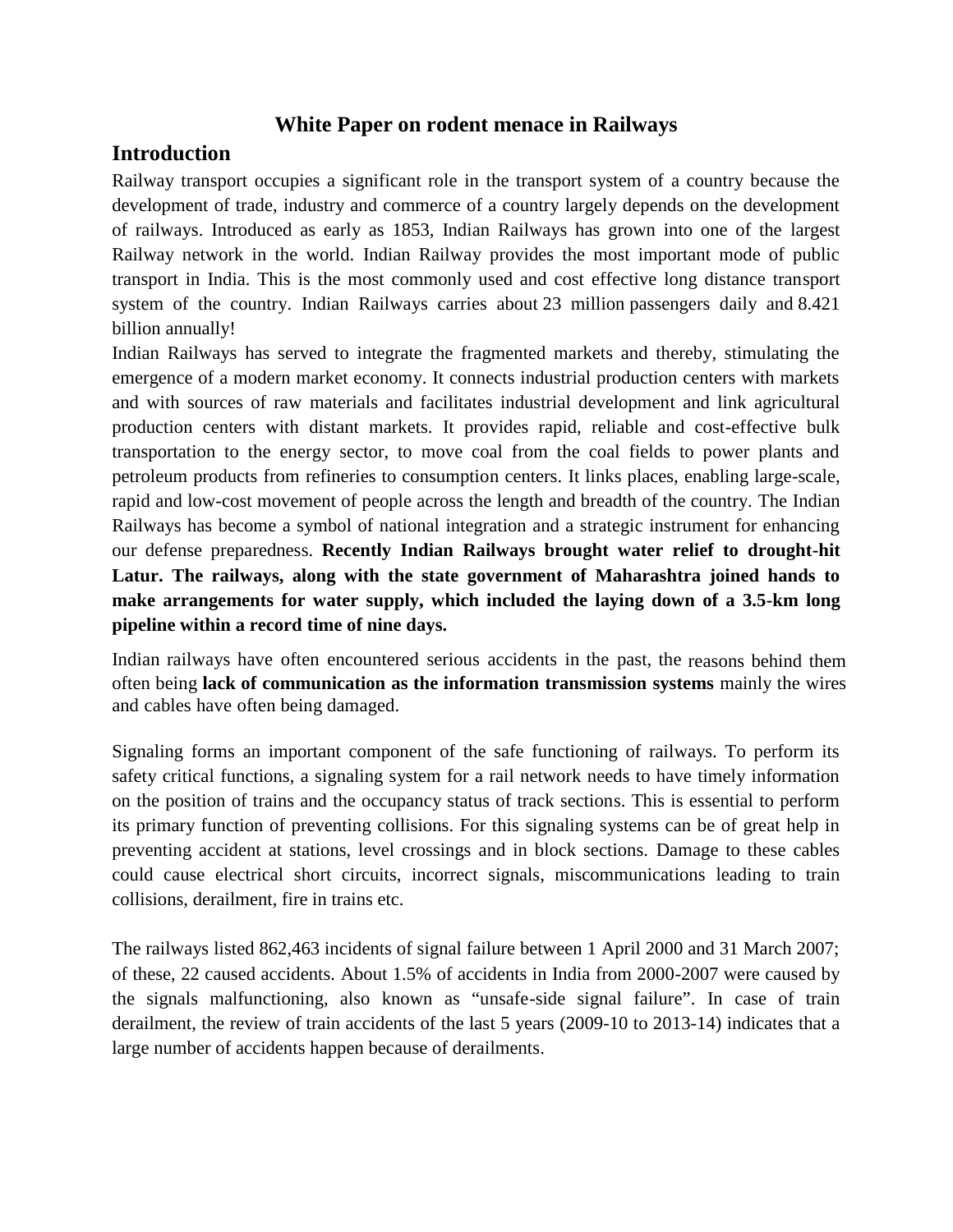



Damage to Railway Property: The cost of damage to railway property and duration of Damage to Railway Property: The cost of damage to railway property and duration of interruption to through communication due to consequential train accidents during 2009-10 and 2010-11 were as under:

| Year    | Cost of damage                                  |                           | Interruption to through<br>communication (Hours) |
|---------|-------------------------------------------------|---------------------------|--------------------------------------------------|
|         | Rolling stock inclusive<br>of engines (in lakh) | Permanent way<br>in lakh) |                                                  |
| 2009-10 | 4,126.48                                        | 1,244.99                  | 1,105.01                                         |
| 2010-11 | 4,584.52                                        | .311.37                   | 1,455.05                                         |

Note: the figures exclude Konkan and Metro Railways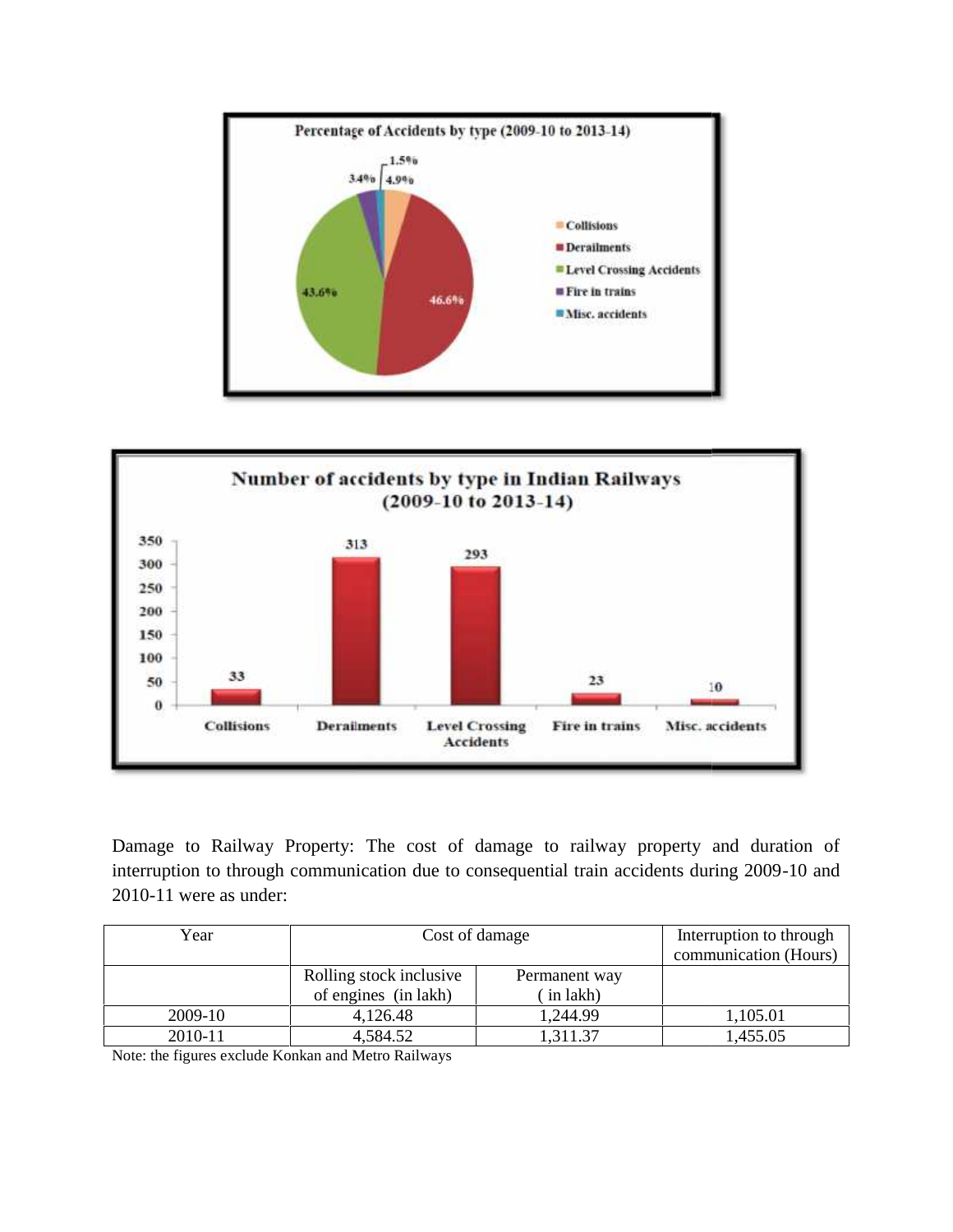| Year      | <b>Equipment Failure</b> |
|-----------|--------------------------|
| 2009-2010 | 0%                       |
| 2010-2011 | 1.5%                     |
| 2011-2012 | 2.3%                     |
| 2012-2013 | 5.8%                     |
| 2013-2014 | 2.6%                     |

**Indian Railway accidents due to equipment failure are on rise from 2009-2014**

A survey was conducted and literature gathered on the statistics of failure in the Indian Railways as well as all over the world. A prime reason for this is the wide spread proliferation of rodents and other insects, chewing on the OFCs (Optical fiber cables).

Railway coaches are favorable breeding ground for rodents and insects like cockroaches, bedbugs and lizards. Present system of rodent control in the coaching yards, station yards and AC coaches is not effective because of the magnitude of the problem. Rodents thus easily find a safe and favorable shelter in the railway coaches. This has resulted in rodents and insects entering passenger coaches which have lead to uninhabitable conditions due to rodent droppings etc. Also the insects in the pantry car make stored and ready to eat food unhygienic.

## **Glaring Evidences**

In a relaxation showdown, trains are doubtlessly the most laidback style of travel, allowing us to sit back, relax, and enjoy the picturesque view. Luckily, some of the world's most beautiful destinations are also home to the most scenic train rides. But co-passengers like rodents make these ecstatic train rides transform into dreaded journeys.

Rodents are often the direct reason behind the **disruption of underground train services and metro rail services**. A dangerous collision between two passenger trains in France caused by rats in the year 2014 left more than 40 people injured. According to ISSUU-rail Connect Edition, 13 Feb 2014 issue, millions of pounds had to be spent on the repair and replacement of 20,000 miles of rail track, across the UK, solely due to rats gnawing and damaging cables, back in 2010. Rats were considered to be the culprits for the fire that sparked train delays across Melbourne in 2014. Also there was travel misery for thousands of rail passengers after rodents gnawed through cables, disabling signals, in the United Kingdom's on September 2015. The problem meant all trains north and south on the Midland Mainline from Leicester cancelled from 7am onwards, with the disruption lasting for 12 hours.

Considering the Indian Railways, day by day rodents menace is proving to be very difficult to handle. Rodents were found guilty for destroying 200 Km Bhopal Itarsi Fiber Optic Cable line which was laid alongside the track due to constant nibbling for manicuring there unremittingly growing pair of incisors. Rodents with jaw strength comparable to an adult white shark damaged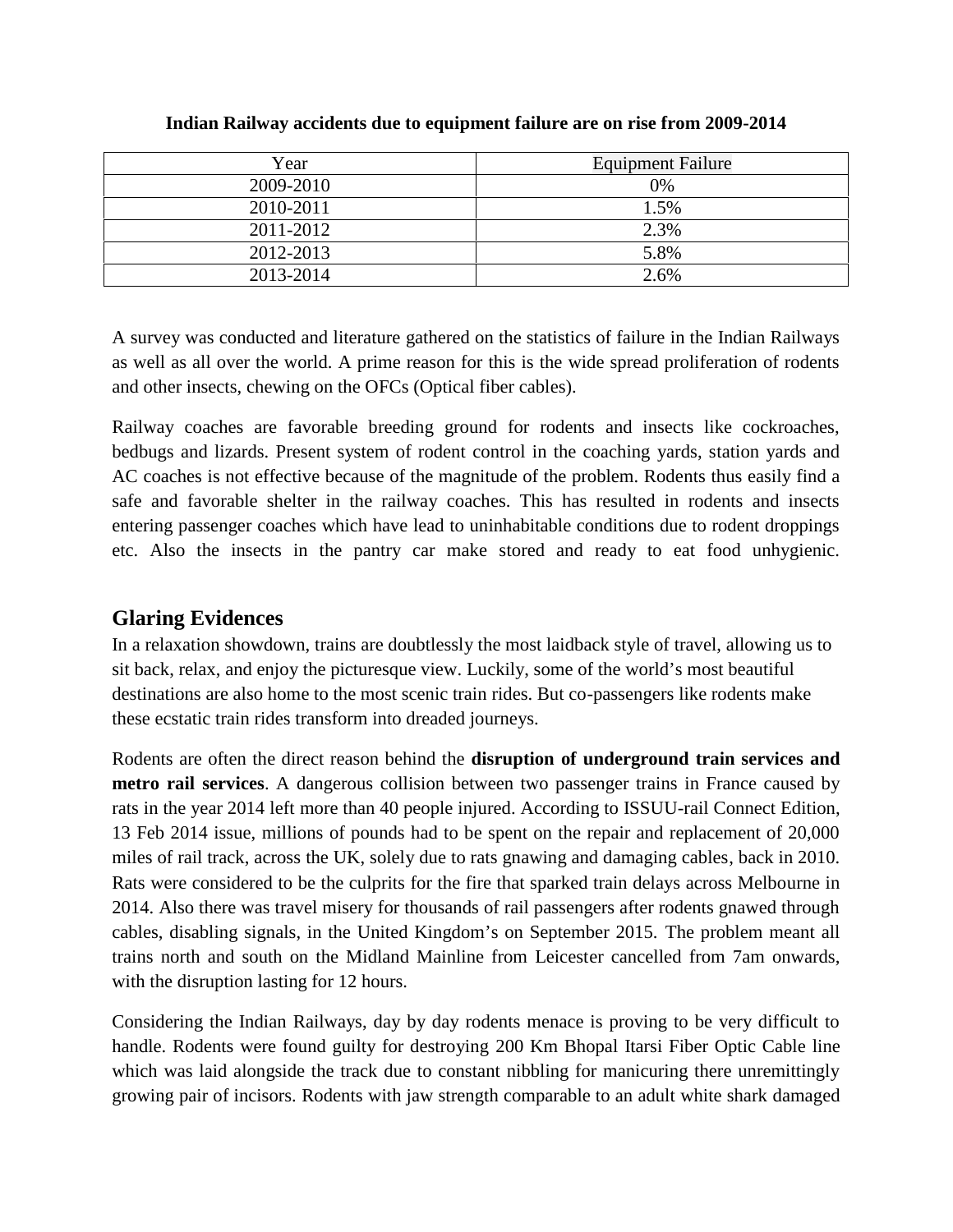the entire Optical Fiber Cable Line, protected by the expensive and strongest engineering polymer PA-12 just within one month of installation!

Rodents are often blamed for derailment of trains as well. Rats were responsible for about three train derailments in a month in Jharkhand in 2015. No loss of life was reported as those trains were goods carriers. However if the train would have carried passengers instead of goods the magnitude of loss to life and property would have been huge.

Insects are not far behind in disrupting the functioning of the railways.

The lifeline of Mumbai, the suburban local trains carries lakhs of people every day. Red ants are also found accompanying these people every day on the local trains. Recently in November 2015, it was reported that red ants had gnawed through the primary brake cables. One can just imagine the catastrophic conditions that could arise due to such brake failure!

Other incidences of rats chewing the cables of the air-conditioning system of the first-class compartment of Patna-Pune Express , causing a passenger to suffer despite paying the exorbitant charges has also been reported in 2014.

Rodents are a nuisance for the passengers travelling in trains especially in A.C. coaches. The number of complaints of rats scurrying around pantry cars of long-distance trains is on the rise.

It was reported that the Central Railway in India spends more than Rs. 1.73 crore to get rid of cockroaches, rodents, bed bugs.

Rats have been said to have frequently attacked train passengers. In January 2014, passengers aboard Rajdhani Express had created ruckus and brought the train to a halt by pulling the chain, seeking medical attention after an elderly woman had her toe nibbled by scurrying rats.

Also due to the unhygienic conditions prevailing in the railway pantries, many meals served to the passengers are often found to be contaminated with rodents, rats in particular. One such incident happened in the year 2013 when Railways served 'rat biryani' to Gujarati pilgrims. A family from Valsad was served a revolting dish of 'rat biryani' from the pantry of the Sarvodaya Express.

- **Let us look at some other incidences as well where rodents menace has become difficult for the Railway officials to manage:**
- **Rats on a train: Couple claims Rs 10 lakh for being bitten on board** *By Saurav Roy, Hindustan Times, Ranchi, Jan 06th, 2016 10:10 IST*

A Ranchi couple claimed Rs 10 lakh as compensation, stating that they were bitten by rodents in the AC first class compartment of a Kolkata-bound train.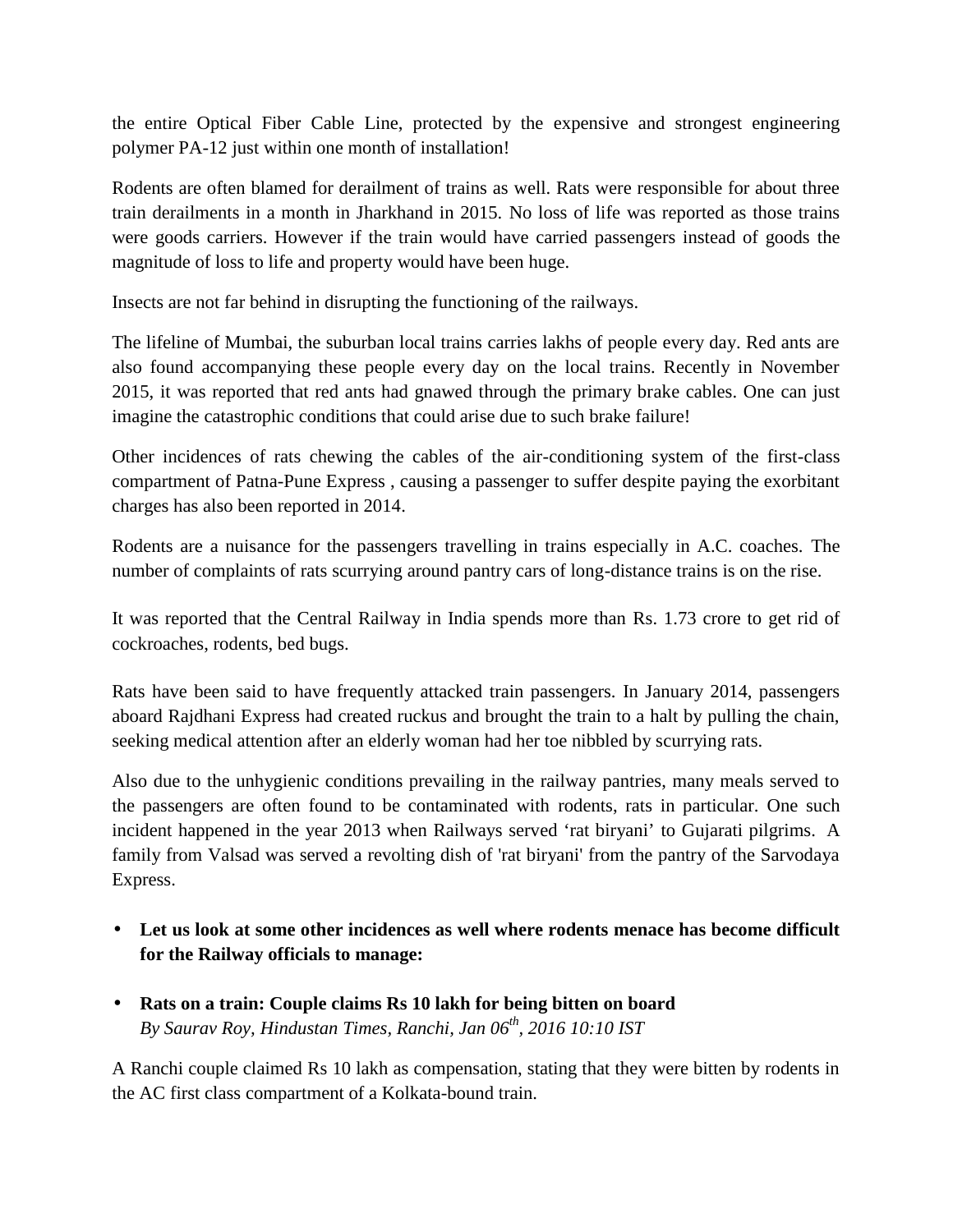**Railway spends Rs 10 crore to get rid of rats at Delhi stations** *By India TV News Desk, 07th Dec 2015, India*

Irritated over the menace of rats in large railways stations such as New Delhi, Delhi, Hazrat Nizamuddin and Sarai Rohila, authorities had chalked out a plan of Rs 10 crore, hiking its Rs 6 crore expenditure of previous year.

### **Karnataka Spends Rs 650 to Catch a Rat**

*By Ashwini M Sripad, The New Indian Express, 28thNovember 2015, India*

BENGALURU: The State government is spending close to Rs 650 a rat, to make Vidhana Soudha, Vikas Soudha and a few other government offices in the city rodent-free.

In the last five years since 2010, the government has handed over the task of catching rats to a private agency. They have been paid Rs 19.34 lakh so far to catch rodents, Chief Minister Siddaramiah stated in a written reply to JD(S) MLC Patel Shivaram's question in the Council. The CM said these agencies catch 50 rodents on an average every month. This means, the State government is spending Rs 644 to catch a rodent

 **Travel misery for thousands of rail passengers down to rodents** *By Tom Mack, September 15, 2015, Leicester, UK*

There was travel misery for thousands of rail passengers after rodents gnawed through cables, disabling signals.

The problem meant all trains north and south on the Midland Mainline from Leicester cancelled from 7am onwards, with the disruption lasting until 7pm

 **Rats on board AC coaches of Kerala trains** *By Manoj Badgeri, TNN, Jul 6th, 2015, India*

Trains to and from Kerala need a Pied Piper on board. With travellers often complaining of the rat menace on trains from the coastal state, a city-based cultural body of Malayalees plans to ask people to carry traps along to combat the rodent problem.

The rodents, they said, had damaged their luggage and food packets. Complaints to officials on board fell on deaf ears.

 **Bags destroyed by rats during journey, railways to pay Rs 15K** *By Times Of India, Aug 28th, 2014, India*

NEW DELHI: Indian Railways has been held deficient by a consumer forum here which directed it to pay Rs 15,000 compensation to a retired serviceman, whose bags were damaged by rats in a train.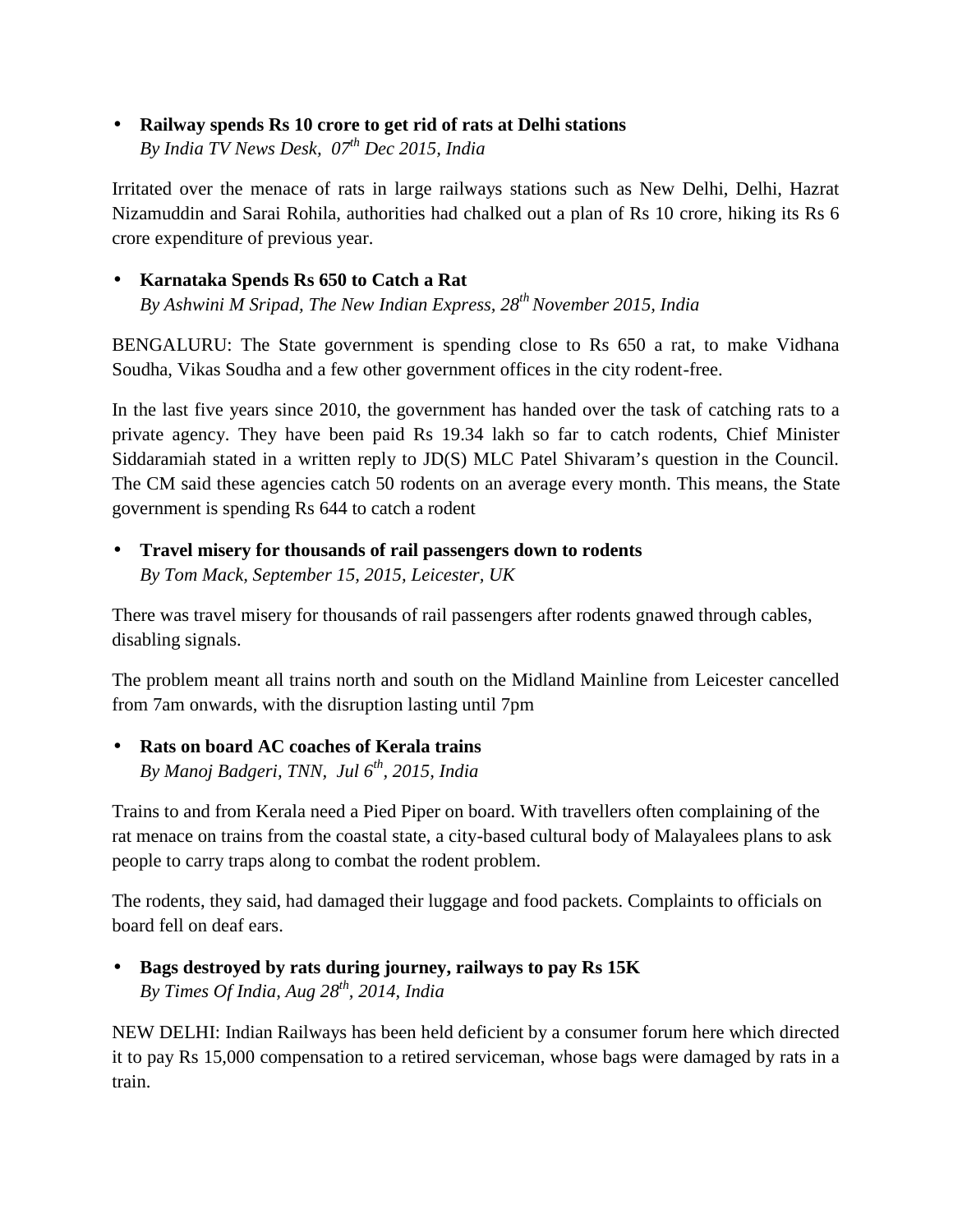#### **Rats give hard time to Rapti Sagar Express passengers**

*By Times Of India, Sep 18th, 2012, India*

BAHRAICH: Rats created nuisance on the Rapti Sagar Express 12511-up on Sunday. The train was going to Thiruvananthapuram from Gorakhpur. The rodents cut the wiring of the air conditioning in one of the coaches of the train and caused problem for a number of passengers, even injuring some of them and causing delay in the train's scheduled departure.

Such is the extent of damage that rodents are capable of causing.

## **The Reason**

Going deep into the study of animal behaviour made us realize the bonding between the animals and the plastics. The bright colours and texture of polymer, the aromatic odour of polymeric products and the plasticizers used are all responsible for animals being attracted towards plastic goods. In addition, Rodentia, an order of mammals also known as rodents, is characterized by two continuously growing incisors in the upper and lower jaws which are kept short by gnawing. Thus to satisfy their own need, they hamper our living.

## **The Conventional Solutions**

There is an urgent need for a sustainable solution to combat these unremitting rodent attacks resulting in inconvenience to the passengers as well as causing high economic losses.

The traditional methods used to protect wires and cables from pest damage like metal armoring, use of glass roving, and polyamide sheathing lower the flexibility of the cables and make them rigid. Polyamide 12 being an anti rodent is an absolute myth. Also the chemical repellants compounded in the sheathing are extremely toxic and have been proven to have harmful effects on human health. Pesticides are not basically designed for polymeric applications. They have very low thermal stability; thus the toxic fumes exuded during the extrusion processes for manufacturing the cables are extremely harmful for the workers working on the shop floor. Also these products volatilize easily. Thus the prevailing concentration of such toxic products in the cables would not provide protection against the rodents for a long span of time. Environmental degradation is a serious and adverse effect of using pesticides in the cable sheathing for protecting them from rodent damage. They tend to leach out easily from the polymer matrix which causes the soil and the ground water pollution and kill the non-target beneficial species essential for human survival. Also extensive use of toxic fumigants during the pest control of train coaches is proving to be a health hazard for the passengers. In case of traps, the definite problem of rat death emanating stench is the major drawback.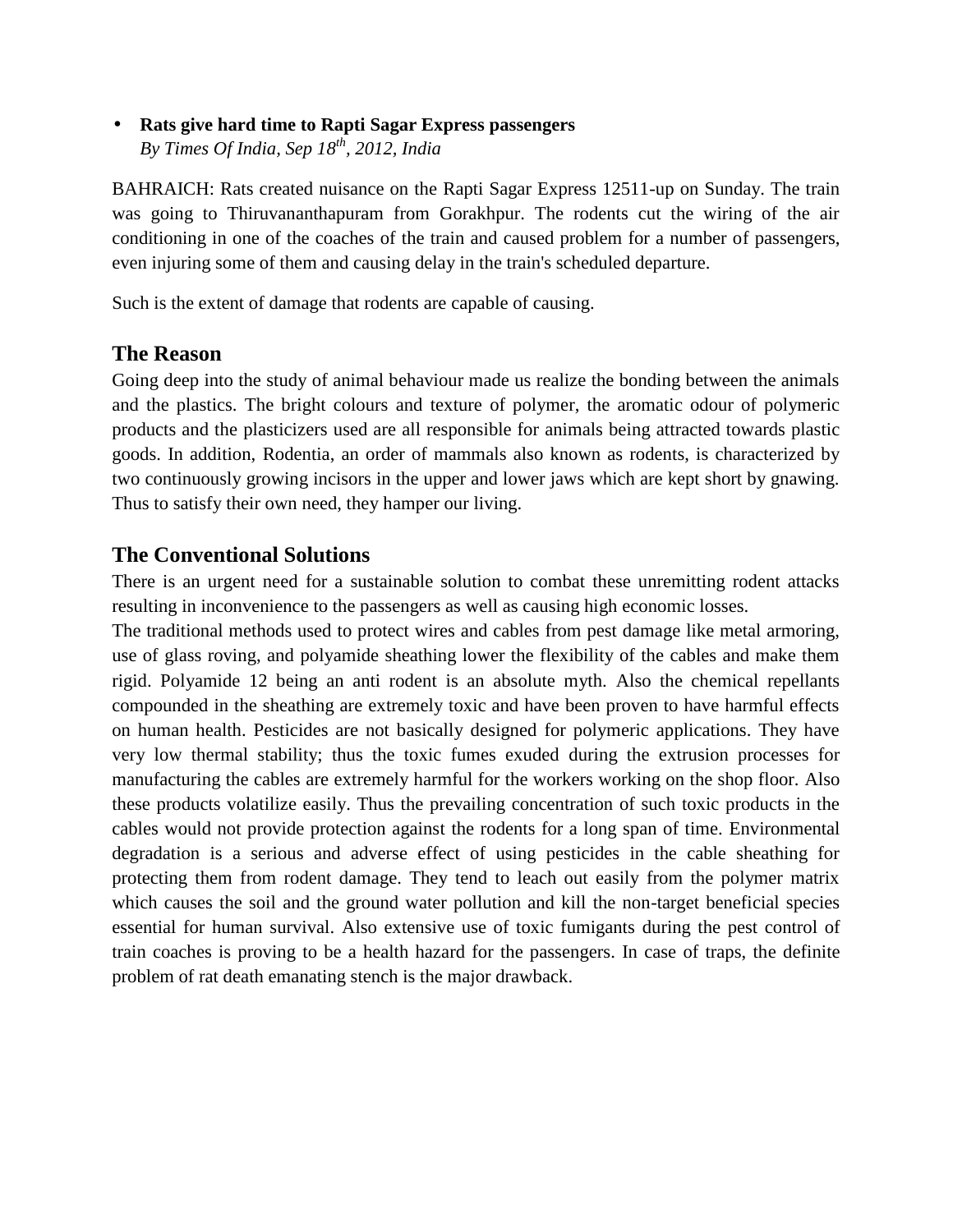Thus we need a solution that is specially designed for polymeric applications and which does not harm the environment and the ecosystem while avoiding the damages caused by rodents to the railway cables.

# **The Solution**

Employing novel techniques and focusing on environmental issues and safety norms are the need for the day and polymer-specific masterbatch for effective rodent aversion is now possible. Rodrepel™, a patented non-toxic & non-hazardous product by C-Tech Corporation, has been successful in keeping the rodents away by keeping them away instead of killing them. Rodrepel™ is available in the form of **universal masterbatches with a recommended addition level of 1‐5%** depending on end application. Rodrepel™ alters the attractiveness by working on the following 5 principles:

**Fear**: The primary and the most pivotal defense against rodent attack. RODREPEL™ mimics the smell of predator urine thus exploiting the olfactory response of the rodents which would approach an application. Thus rodents in majority of the cases tend to stay away from the application thus preventing damage

**Discomfort**: RODREPEL™ causes severe distress to the mucosa of the animal in case of contact which could be accidental/ despite the fear mechanism.

**Aversion**: RODREPEL™ triggers an unpleasant reaction within any rodent which might try to gnaw away at the application, ensuring that it won't bite again. Our labs have confirmed that in almost all such cases where the rodent might try to chew the substance incorporated with RODREPEL™, it won't bite again.

**Training**: After encountering the above mentioned emotions the animal instinctively perceives that RODREPEL™ is something it should stay away from and stores this information for future reference. This means that the next time it encounters RODREPEL™ it shall be more often than not automatically repelled.

**Association & conditioning**: The unpleasant experience with RODREPEL™ is imprinted within the animal's memory and passed on to its progeny. The next generation of evolved rodents would therefore be effectively repelled.

To come up with a non toxic product, we first explored the conventionally methods used by our ancestors for keeping the rodent away. We identified various types of predator urines which can evoke a fear response within the animal/rodent and we isolated the chemicals directly responsible for this. After extensive number of permutations and combinations followed by extensive trials we could combine them to give an effective concoction which was incorporated